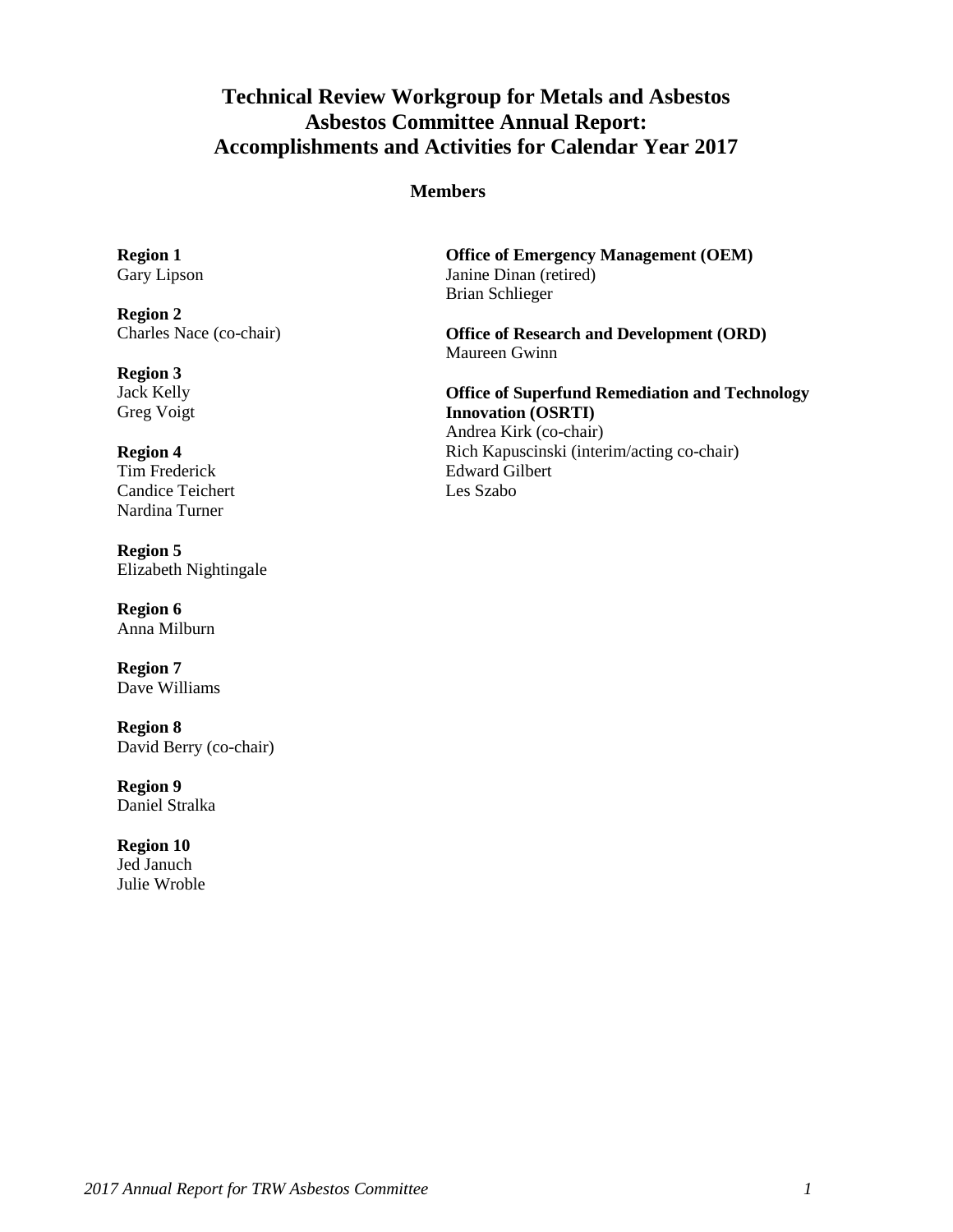# **Technical Review Workgroup: Asbestos Committee Accomplishments of Calendar Year 2017**

 exposures and health risks at asbestos-contaminated sites. To support its mission and contribute to the The Technical Review Workgroup (TRW) Asbestos Committee is dedicated to identifying and promoting consistent application of the best available science for purposes of characterizing human Agency's core mission to protect human health and the environment, the TRW Asbestos Committee engaged in several activities and projects in 2017, which are summarized below.

#### **(completed and active/continuing projects) Reports and Guidance Development on Asbestos Site Characterization and Risk Assessment**

- **AND AIR:** Since inception, the TRW Asbestos Committee has researched, evaluated, and helped 1. **PROJECTS TO IMPROVE THE SAMPLING AND ANALYSIS OF ASBESTOS IN SOIL**  develop asbestos-related sampling and analysis methods, products and tools. An overview of these efforts for 2017 is provided below.
	- analytical methods most commonly employed to quantify asbestos levels in environmental A. National Asbestos Data Entry Sheet (NADES): NADES spreadsheets provide a standard electronic data deliverable for recording and transmitting results from laboratories using samples, including Phase Contrast Microscopy (PCM) for air samples, Polarized Light Microscopy (PLM) for bulk materials, and Transmission Electron Microscopy (TEM) for air and dust samples. NADES spreadsheets are available to EPA staff on the intranet [at response.epa.gov, under Asbestos Data Management Support, in the ERT (Environmental Response Team) collection]. NADES spreadsheets incorporate recommendations in the 2008 *Framework For Investigating Asbestos-Contaminated Superfund Sites* (OSWER Directive #9200.0-68**;** "Asbestos Framework"). Widespread use of NADES spreadsheets promotes efficiency and convenience in communicating and documenting analytical results.

 reporting of TEM results based on the methods published by the National Institute of The TRW Asbestos Committee updated the NADES PCM spreadsheet to include optional Occupational Safety and Health (NIOSH).

 FBAS facilitates quantification of asbestos and other mineral fibers at much lower levels [~1000 B. Evaluation of Fluidized Bed Asbestos Segregator : The fluidized bed asbestos segregator (FBAS) refers to a sample preparation instrument and methodology that utilizes air elutriation to separate asbestos structures from heavier particles in a bulk sample, such as soil, and deposit these structures onto a filter that can be analyzed by TEM or other appropriate microscopic techniques. times lower] than the traditional PLM methods. The ability to accurately quantify the asbestos content in soil is important for reliably informing cleanup decisions and for reliably determining if cleanup standards have been attained.

 Asbestos Committee members from Regions 8 and 10 continued development and evaluation of the TRW-sponsored FBAS for quantifying asbestos levels in soil. They have been conducting evaluation in collaboration with EPA's Environmental Response Team. multiple studies including method improvement, method comparison, and an inter-laboratory

evaluation in collaboration with EPA's Environmental Response Team.<br>If proven effective, the FBAS may be able to replace the currently recommended Activity-Based Sampling method for evaluation of asbestos exposure and human health risk. Activity-Based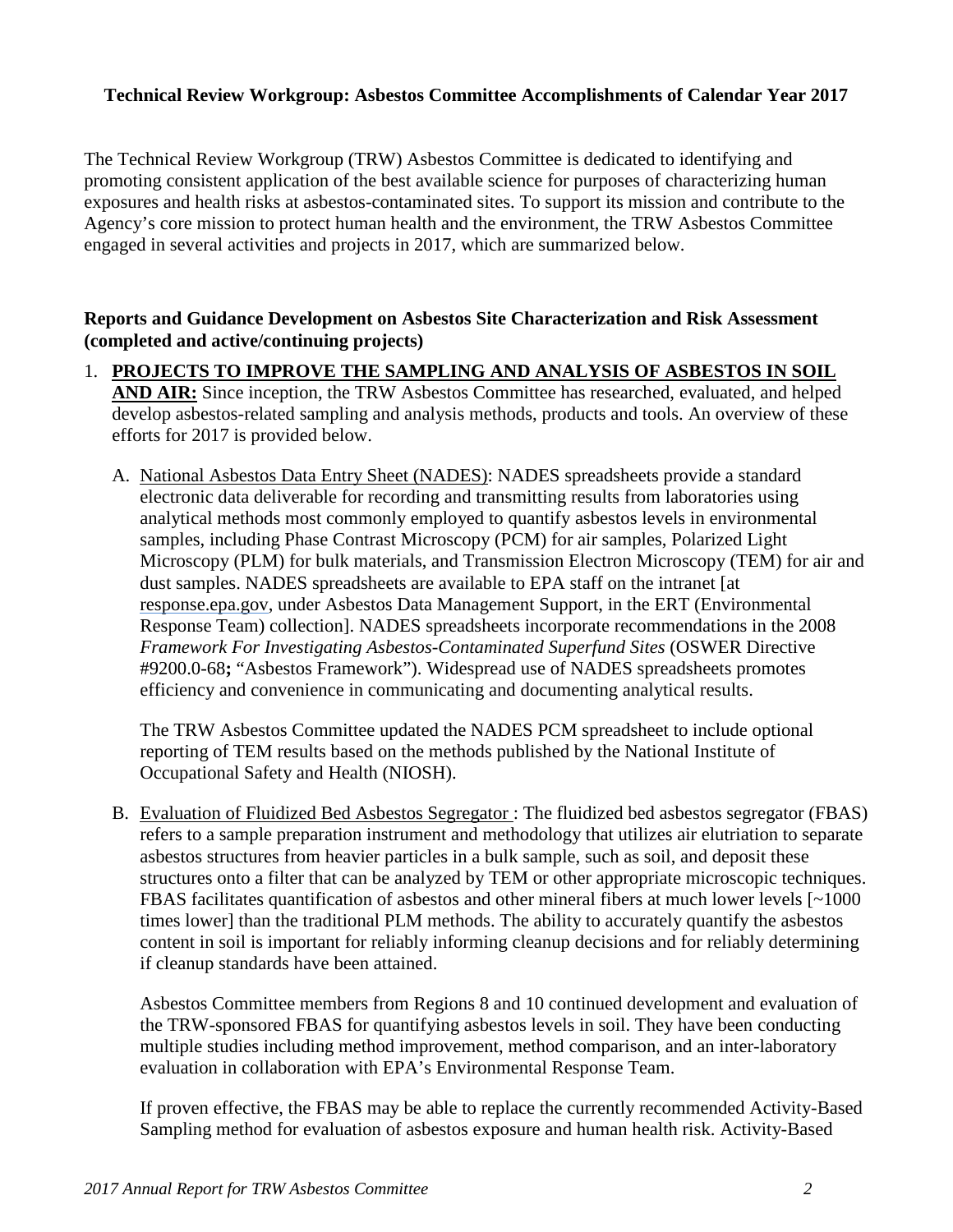asbestos fibers released from soil to the breathing zone because of soil disturbance activity by Sampling is a time-consuming, labor-intensive method for estimating human exposures to humans.

C. Mini Statements of Work: Mini Statements of Work ("mini SOWs") represent fill-in-the-blank templates that can be used by EPA staff to provide tracking information about site-specific samples and instructions to analytical labs that receive and test the samples, along with a projectspecific statement of work.

 collection], where they are available to EPA staff. The standardized instructions are consistent The Asbestos Committee developed and posted mini SOWs on the intranet [at response.epa.gov, under Asbestos Data Management Support, in the ERT (Environmental Response Team) with recommendations in the Asbestos Framework.

- assess the future usability of data from the 2011 study. Useable data from the subcontractor's analysis where data are more limited. The Committee's review identified next additional steps to bring the comparisons and the associated report to completion. D. The Asbestos Committee continued its review of the Analytical Method Comparison report, to laboratory analysis were found for most samples and analyses, with the exception of indirect
- 2. **RISK ASSESSMENT SUPPORT:** The Asbestos Committee continues to develop and refine guidance, provide clarification on existing guidance, and support EPA regional staff who have site- specific questions about asbestos. Committee members work collaboratively with Regional personnel to promote awareness and consistent application of appropriate data, methods, and assumptions for exposure and risk assessment for asbestos-contaminated sites nationally. The following projects were undertaken to support work being conducted in the regions.
	- and PLM, PCM, and TEM methods and new risk calculations, as summarized below). The A. Framework Update: The Asbestos Committee is incorporating updates to the Asbestos Framework, reflecting recent technical developments regarding risk assessment for asbestos and pertinent analytical methods (for example, recent technical developments regarding the FBAS information and resources within the Asbestos Framework support site characterization and exposure estimates for risk-based removal and remedial actions pursuant to CERCLA.
	- individuals who were exposed for shorter lengths of time. General risk calculations for inhaled *(RAGS), Part F*, (OSWER 9285.7-82, EPA-540-R-070-002, January 2009) for non-chronic contaminants ceases when a person leaves the contaminated area. Asbestos differs from typical accurately reflect the biological impact of less-than-lifetime asbestos exposure. B. Development of New Risk Calculations for Less-Than-Lifetime Asbestos Exposures: The updates to the Asbestos Framework include the new risk calculations. In 2014, the U.S. Environmental Protection Agency published an inhalation reference concentration (RfC) for Libby Amphibole Asbestos (LAA) in its Integrated Risk Information System (IRIS). The RfC is applicable to individuals with life-long exposure. It was unclear how this value would apply to contaminants are available to risk assessors through the *Risk Assessment Guidance for Superfund*  exposures. However, asbestos risks pose some unique challenges. Exposure to most inhaled inhaled contaminants in that particles can remain in the body for decades, where they continue to elicit a biological response. Asbestos Committee members have developed new risk calculations that take the unique attributes of asbestos into consideration so that risk assessments more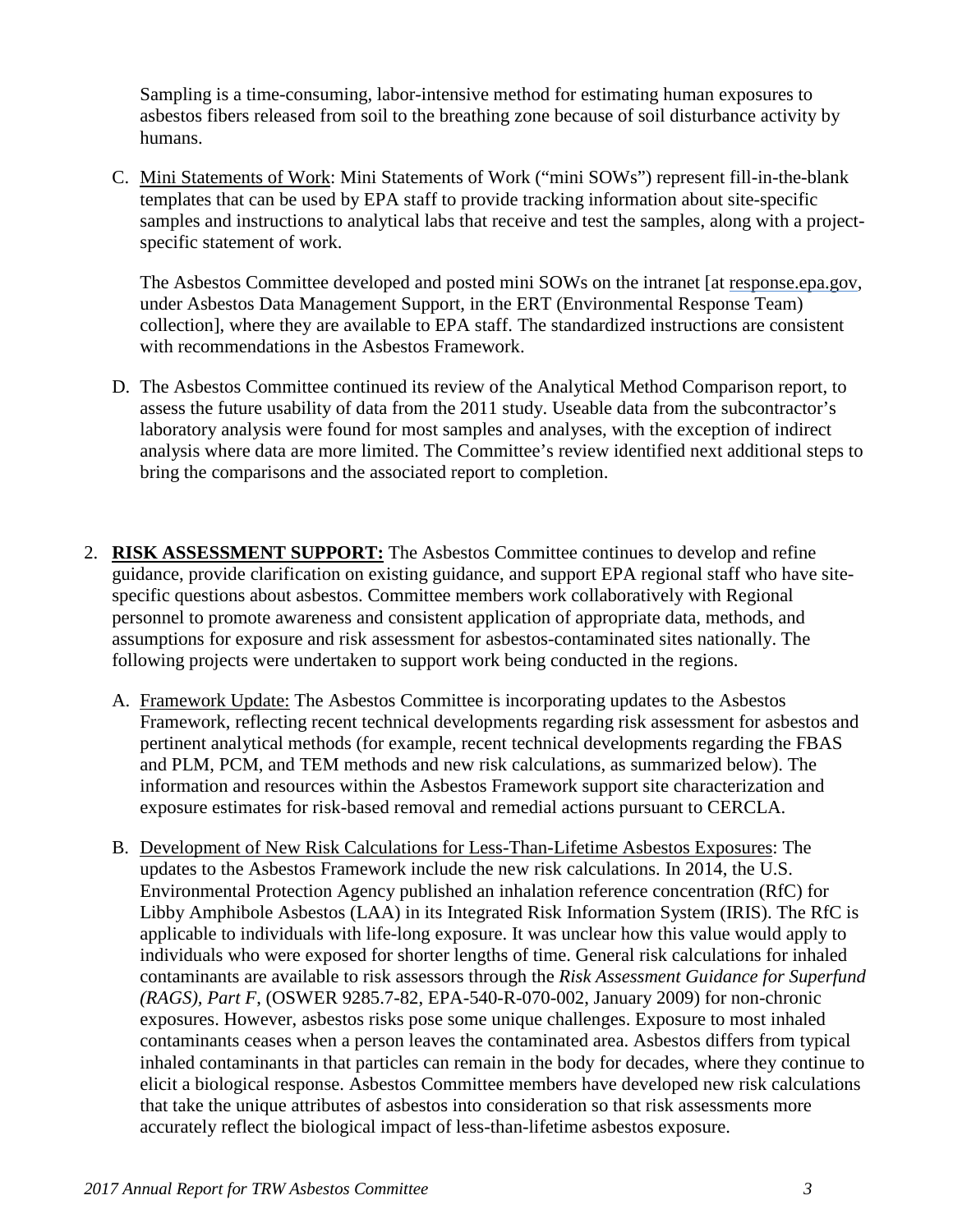# **Communication, Training, and Outreach**

- The remaining two calls were from other sources (concerned citizens, engineering and methods and sampling. There were no international requests. 1. *Hotline:* The TRW Asbestos Committee responds to questions from inquiries made either by telephone (toll-free 1 866-282-8622) or email [\(asbestoshelp@epa.gov\)](mailto:asbestoshelp@epa.gov) to the TRW Asbestos Committee hotline. The TRW Asbestos Committee responded to nine requests for assistance in 2017. Of these calls, seven were from state or federal agencies. consulting firms). Common issues included questions related to asbestos analytical
- articles and gave technical presentations at conferences in 2017. These activities are 2. *Presentations/Training:* TRW Asbestos Committee members published scientific listed in the table below.

|                                                 |                 |              | <b>TRW</b>                          |                                                              |
|-------------------------------------------------|-----------------|--------------|-------------------------------------|--------------------------------------------------------------|
|                                                 |                 |              | <b>Asbestos</b><br><b>Committee</b> |                                                              |
| <b>Meeting/Presentation/</b><br><b>Training</b> | <b>Location</b> | <b>Dates</b> | $Member(s)$                         | <b>Title of Presentation</b>                                 |
| 2017 ASTM Johnson                               | Burlington, VT  |              | Maureen                             | Finalizing the Libby Action                                  |
| Conference                                      |                 |              | Gwinn                               | Plan Research Program                                        |
|                                                 |                 |              | David Berry                         | (Gwinn, Berry, and Kirk)                                     |
|                                                 |                 |              | <b>Tim Frederick</b>                |                                                              |
|                                                 |                 |              | Jed Januch                          | <b>Fluidized Bed Asbestos</b>                                |
|                                                 |                 |              | Andrea Kirk                         | Segregator - Inter-                                          |
|                                                 |                 |              | Julie Wroble                        | Laboratory Round Robin                                       |
|                                                 |                 |              | Ann Strickland                      | (Januch and Berry)                                           |
|                                                 |                 |              | Peggy Forney                        |                                                              |
|                                                 |                 |              |                                     | <b>Comparison Between PCM</b><br>and TEM Analysis of Filters |
|                                                 |                 |              |                                     | Loaded with LA-Spiked Soil                                   |
|                                                 |                 |              |                                     | Standards Using the FBAS                                     |
|                                                 |                 |              |                                     | Preparation Method                                           |
|                                                 |                 |              |                                     | (Berry)                                                      |
|                                                 |                 | July 31      |                                     |                                                              |
|                                                 |                 | $2017 -$     |                                     | River Street Warehouse Fire:                                 |
|                                                 |                 | August 4     |                                     | A Case Study of an EPA                                       |
|                                                 |                 | 2017         |                                     | <b>Emergency Response (When</b>                              |
|                                                 |                 |              |                                     | it Rained Asbestos on                                        |
|                                                 |                 |              |                                     | Portland) (Wroble)                                           |
|                                                 |                 |              |                                     | Use of FBAS Prepared Soil                                    |
|                                                 |                 |              |                                     | Samples to Make Cleanup                                      |
|                                                 |                 |              |                                     | Decisions at an ACM-                                         |
|                                                 |                 |              |                                     | <b>Contaminated Site (Frederick</b>                          |
|                                                 |                 |              |                                     | and Berry)                                                   |
|                                                 |                 |              |                                     |                                                              |
|                                                 |                 |              |                                     | Taz and Sons: Bad Removal<br>of Asbestos Coated Pipeline     |
|                                                 |                 |              |                                     | (Forney)                                                     |
|                                                 |                 |              |                                     |                                                              |
|                                                 |                 |              |                                     | Liberty Fibers: Asbestos                                     |
|                                                 |                 |              |                                     | <b>NESHAPS</b> Investigation,                                |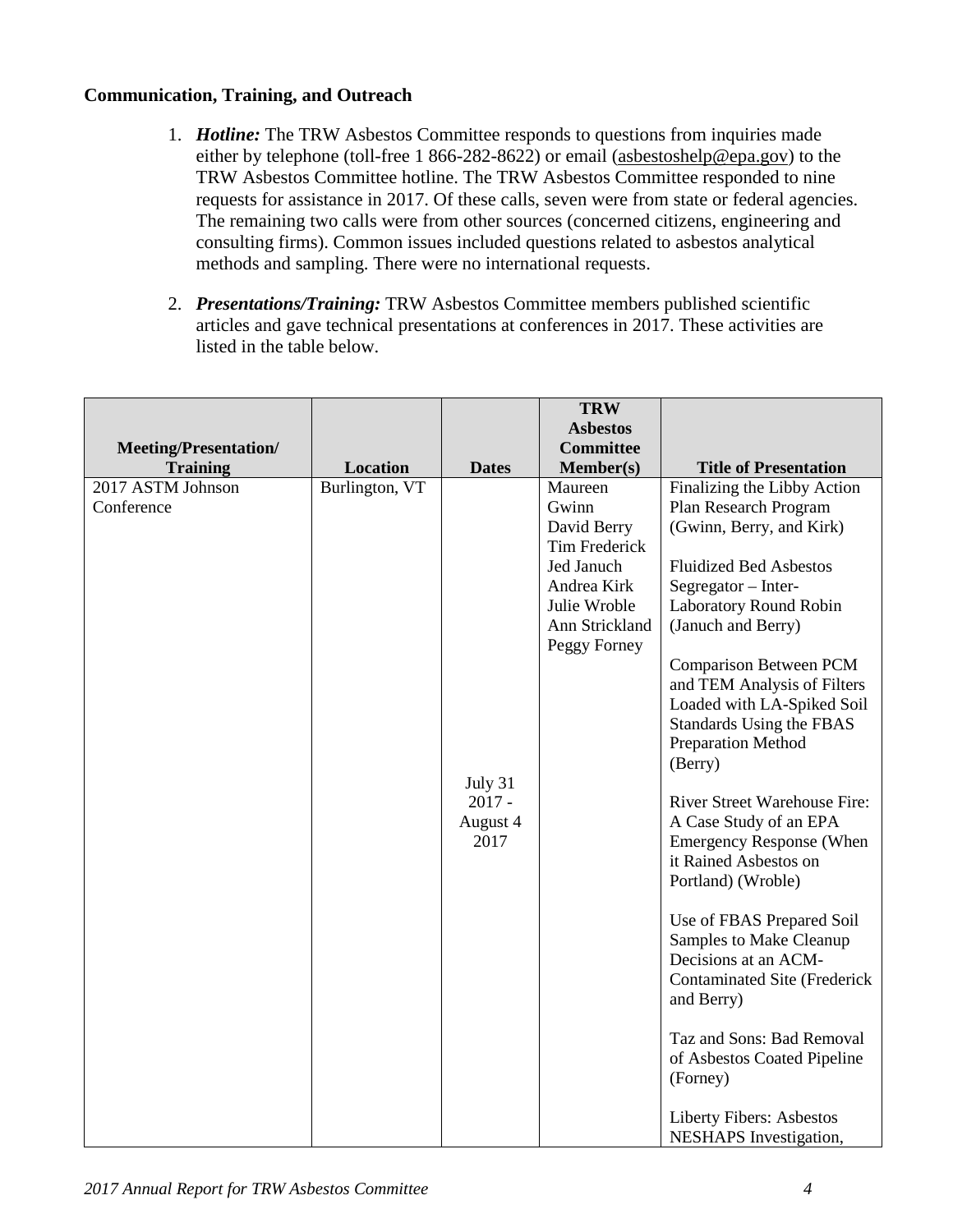|                                              |                                                                                      |        |                          | Criminal Prosecution and<br><b>Superfund Victim Restitution</b><br>Order (Strickland and<br>Forney)                                                                 |
|----------------------------------------------|--------------------------------------------------------------------------------------|--------|--------------------------|---------------------------------------------------------------------------------------------------------------------------------------------------------------------|
| Manuscript <sup>1</sup>                      | PLOS One                                                                             | 7/2017 | Wroble<br>Frederick      | Comparison of soil sampling<br>and analytical methods for<br>asbestos at the Sumas<br>Mountain asbestos site-<br>working towards a toolbox<br>for better assessment |
| Manuscript (collaboration<br>with $NIOSH)^2$ | Environmental<br><b>Earth Sciences</b>                                               | 3/2017 | Januch                   | Evaluation of fluidized bed<br>asbestos segregator (FBAS)<br>to determine erionite in soil                                                                          |
| <b>Asbestos Training</b>                     | <b>OHHRRAF</b><br><b>Risk Assessors</b><br>Training<br>Conference in<br>Philadelphia | 8/2017 | Nace<br><b>Mazziotta</b> | Asbestos training for risk<br>assessors                                                                                                                             |

- support the incorporation of additional materials, as appropriate. 3. *Website:* This website has been migrated to one-EPA format. The TRW continues to
- documents, and facilitation of discussions during meetings. The charter applies equivalently to all of the TRW Committees. 4. *Charter:* The TRW Charter was revised to clarify members' roles and responsibilities, nomination process, standard operating procedure for development and clearance of

## **Coordination with Regions, EPA Program Offices, and Other Federal Agencies**

Upon request, Asbestos Committee members provide appropriate technical information and counsel to EPA colleagues, regarding site-specific investigation and cleanup matters involving asbestos. The following list of sites and issues summarizes these activities for 2017:

*Region 1:* Responded to an on-scene coordinator (OSC) who had questions regarding the National Emission Standard for Asbestos, which is found in Subpart M of the National Emission Standards for Hazardous Air Pollutants (NESHAP), 40 CFR Part 61, pertinent to a former mine site (Vermont Asbestos Group).

*Region 2:* Responded to an OSC concerning the new ASTM soil method for use at CERCLA sites.

 contamination response actions at the Keasbey and Mattison Residential Site and the BoRit *Region 3:* Provided appropriate technical information and counsel to support asbestos site.

 *Region 4:* Provided counsel in support of Region 4's use of the FBAS for screening soil data at the Davidson Depot Asbestos Site.

<sup>&</sup>lt;u>.</u> 1<http://journals.plos.org/plosone/article?id=10.1371/journal.pone.0180210>

<span id="page-4-1"></span><span id="page-4-0"></span><sup>2</sup><https://doi.org/10.1007/s12665-017-6438-7>